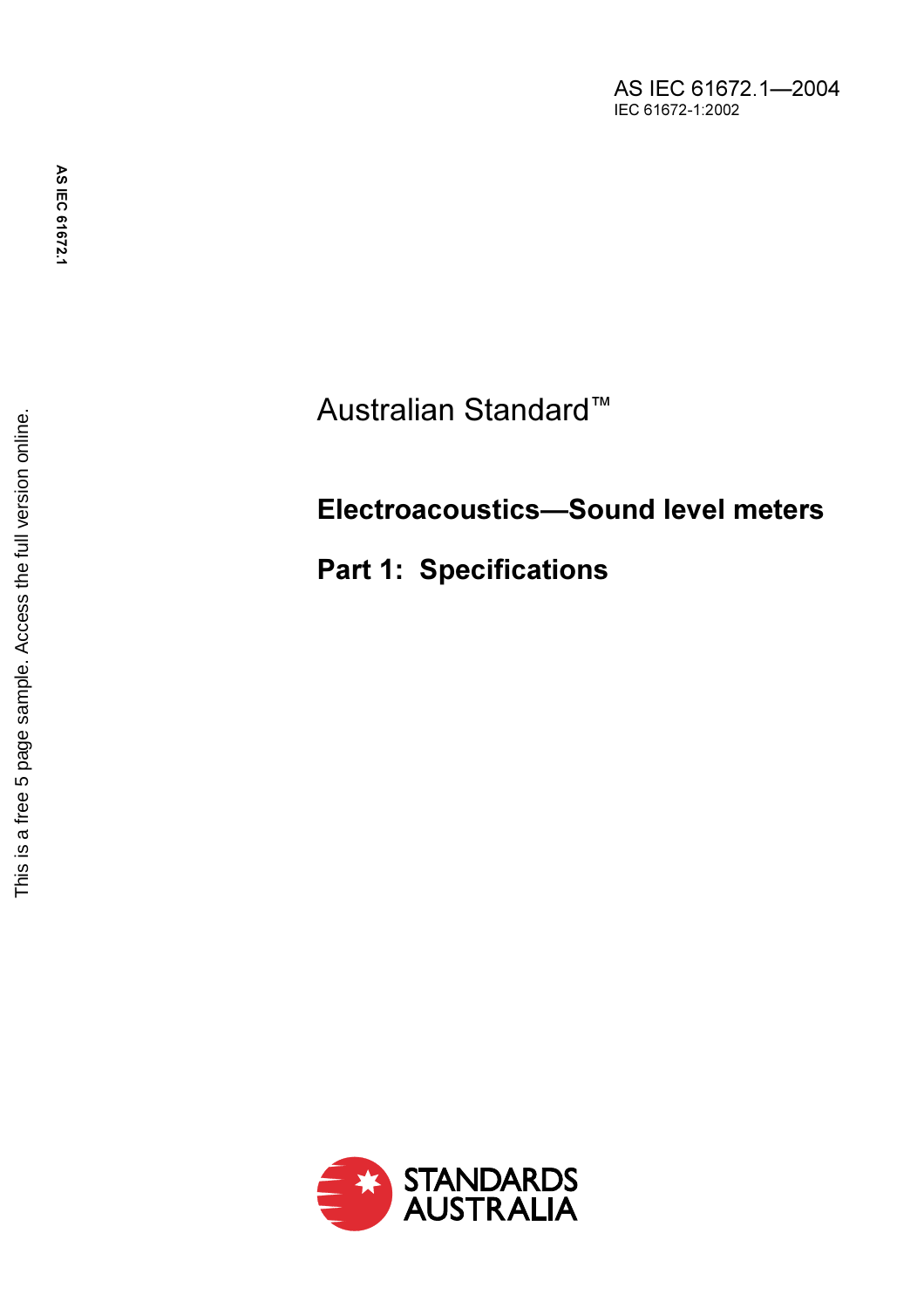This Australian Standard was prepared by Committee AV-002, Acoustics— Instrumentation and Measurement Techniques. It was approved on behalf of the Council of Standards Australia on 3 February 2004 and published on 7 April 2004.

The following are represented on Committee AV-002:

AirServices Australian

Association of Consulting Engineers Australia

Australian Acoustical Society

CSIRO Manufacturing & Infrastructure Technology

CSIRO National Measurement Laboratory

CSIRO Telecommunications and Industrial Physics

Institute of Electrical & Electronics Engineers Victorian Section

National Acoustic Laboratories

National Association of Testing Authorities Australia

National Environment Protection Council

New Zealand Acoustical Society

WorkCover New South Wales

#### Keeping Standards up-to-date

Standards are living documents which reflect progress in science, technology and systems. To maintain their currency, all Standards are periodically reviewed, and new editions are published. Between editions, amendments may be issued. Standards may also be withdrawn. It is important that readers assure themselves they are using a current Standard, which should include any amendments which may have been published since the Standard was purchased.

Detailed information about Standards can be found by visiting the Standards Web Shop at www.standards.com.au and looking up the relevant Standard in the on-line catalogue.

Alternatively, the printed Catalogue provides information current at 1 January each year, and the monthly magazine, *The Global Standard*, has a full listing of revisions and amendments published each month.

Australian Standards<sup>TM</sup> and other products and services developed by Standards Australia are published and distributed under contract by SAI Global, which operates the Standards Web Shop.

We also welcome suggestions for improvement in our Standards, and especially encourage readers to notify us immediately of any apparent inaccuracies or ambiguities. Contact us via email at mail@standards.org.au, or write to the Chief Executive, Standards Australia International Ltd, GPO Box 5420, Sydney, NSW 2001.

This Standard was issued in draft form for comment as DR 03572.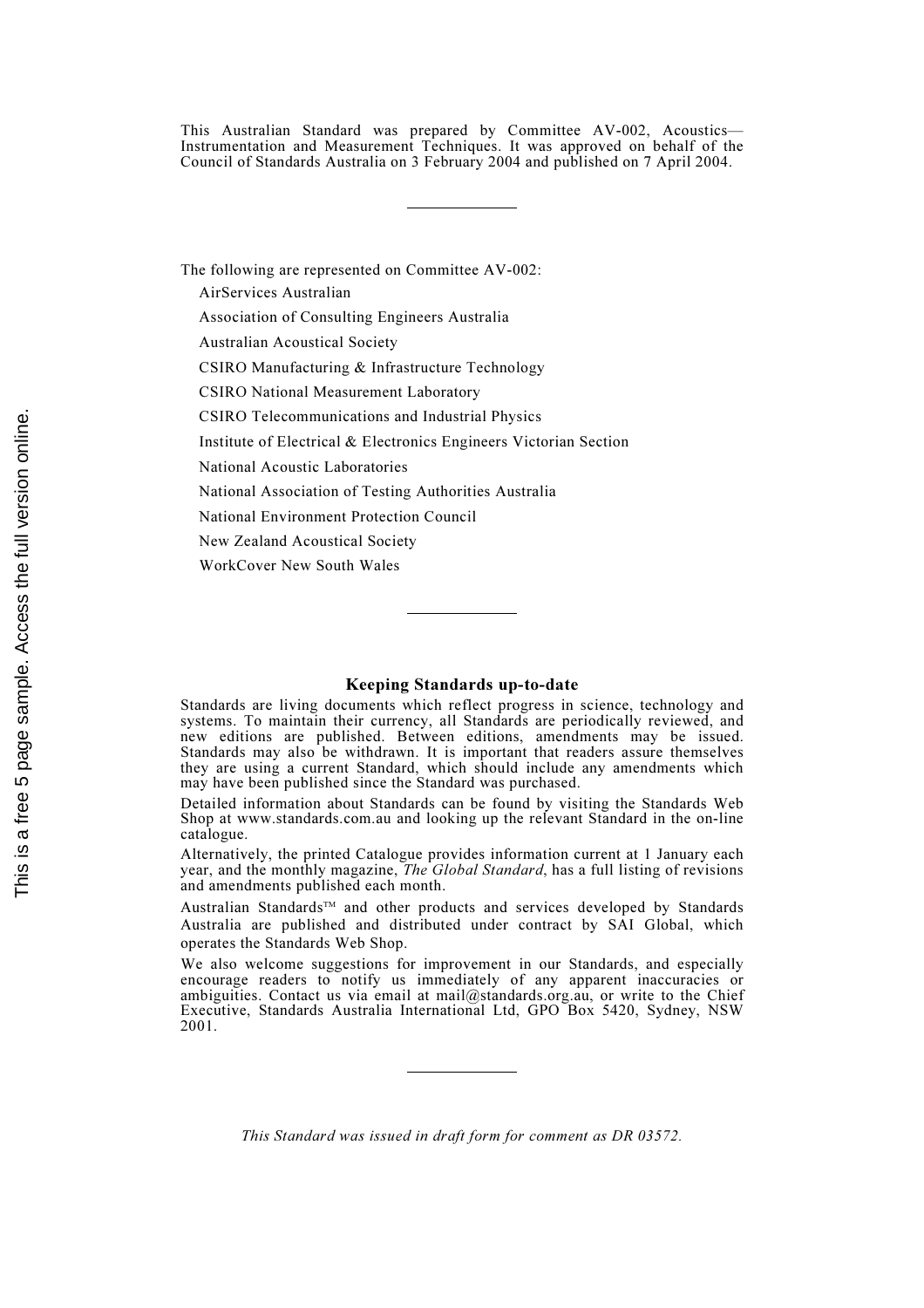# Australian Standard™

## Electroacoustics—Sound level meters

## Part 1: Specifications

Originated as AS Z37—1967 and AS Z38—1967. Previous edition AS 1259.1—1990 and AS 1259.2—1990. AS 1259.1—1990 and AS 1259.2—1990 revised, amalgamated and redesignated in part as AS IEC 61672.1—2004.

### **COPYRIGHT**

© Standards Australia International

All rights are reserved. No part of this work may be reproduced or copied in any form or by any means, electronic or mechanical, including photocopying, without the written permission of the publisher.

Published by Standards Australia International Ltd GPO Box 5420, Sydney, NSW 2001, Australia ISBN 0 7337 5786 3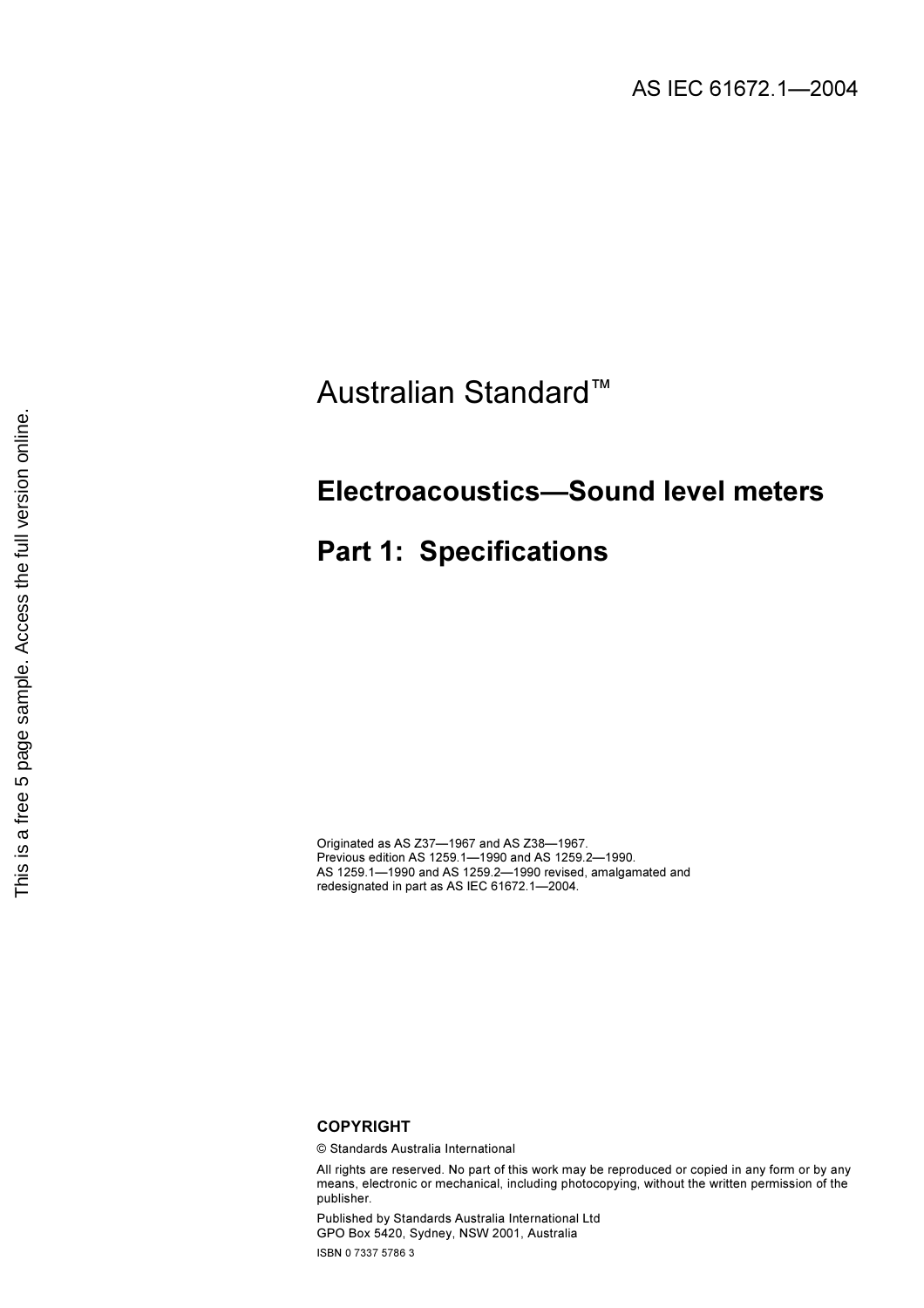### PREFACE

This Standard was prepared by the Australian members of the Joint Standards Australia/Standards New Zealand Committee AV-002, Acoustics—Instrumentation and Measurement Techniques. After consultation with stakeholders in both countries, Standards Australia and Standards New Zealand decided to develop this Standard as an Australian Standard, rather than an Australian/New Zealand Standard.

This Standard supersedes in part AS 1259.1—1990, Sound level meters, Part 1: Non-integrating and AS 1259.2—1990, Acoustics—Sound level meters, Part 2: Integrating—Averaging

This Standard is identical with and has been reproduced from IEC 61672.1, *Electroacoustics—Sound* level meters, Part 1: Specifications.

The objective of this Standard is to give electroacoustical performance specifications of sound level meters.

As this Standard is reproduced from an International Standard, the following applies:

- (a) Its number does not appear on each page of text and its identity is shown only on the cover title page.
- (b) A full point substitutes for a comma when referring to a decimal marker.

This Standard provides for the use of the following Australian and Australian/New Zealand Standards as equivalent to particular International Standards reference herein:

| Reference to International Standard |                                                                                          | Australian Standard |                                                                                          |
|-------------------------------------|------------------------------------------------------------------------------------------|---------------------|------------------------------------------------------------------------------------------|
| <b>IEC</b><br>60942                 | Electroacoustics—Sound calibrators                                                       | AS IEC<br>60942     | Electroacoustics—Sound calibrators                                                       |
| 61000                               | Electromagnetic compatibility<br>(EMC)                                                   | 61000               | Electromagnetic compatibility<br>(EMC)                                                   |
| 61000-4-2                           | Part 4-2: Testing and measuring<br>techniques—Electrostatic discharges<br>immunity tests | 61000.4.2           | Part 4.2: Testing and measuring<br>techniques—Electrostatic discharges<br>immunity tests |
| $61000 - 6 - 2$                     | Part 6-2: Generic standards—<br>Immunity for industrial equipment                        | 61000.6.2           | Part 6.2: Generic standards—<br>Immunity for industrial equipment                        |

Any International Standard not listed has not been adopted as an Australian Standards.

The terms 'normative' and 'informative' have been used in this Standard to define the application of the annex to which they apply. A 'normative' annex is an integral part of a Standard, whereas an 'informative' annex is only for information and guidance.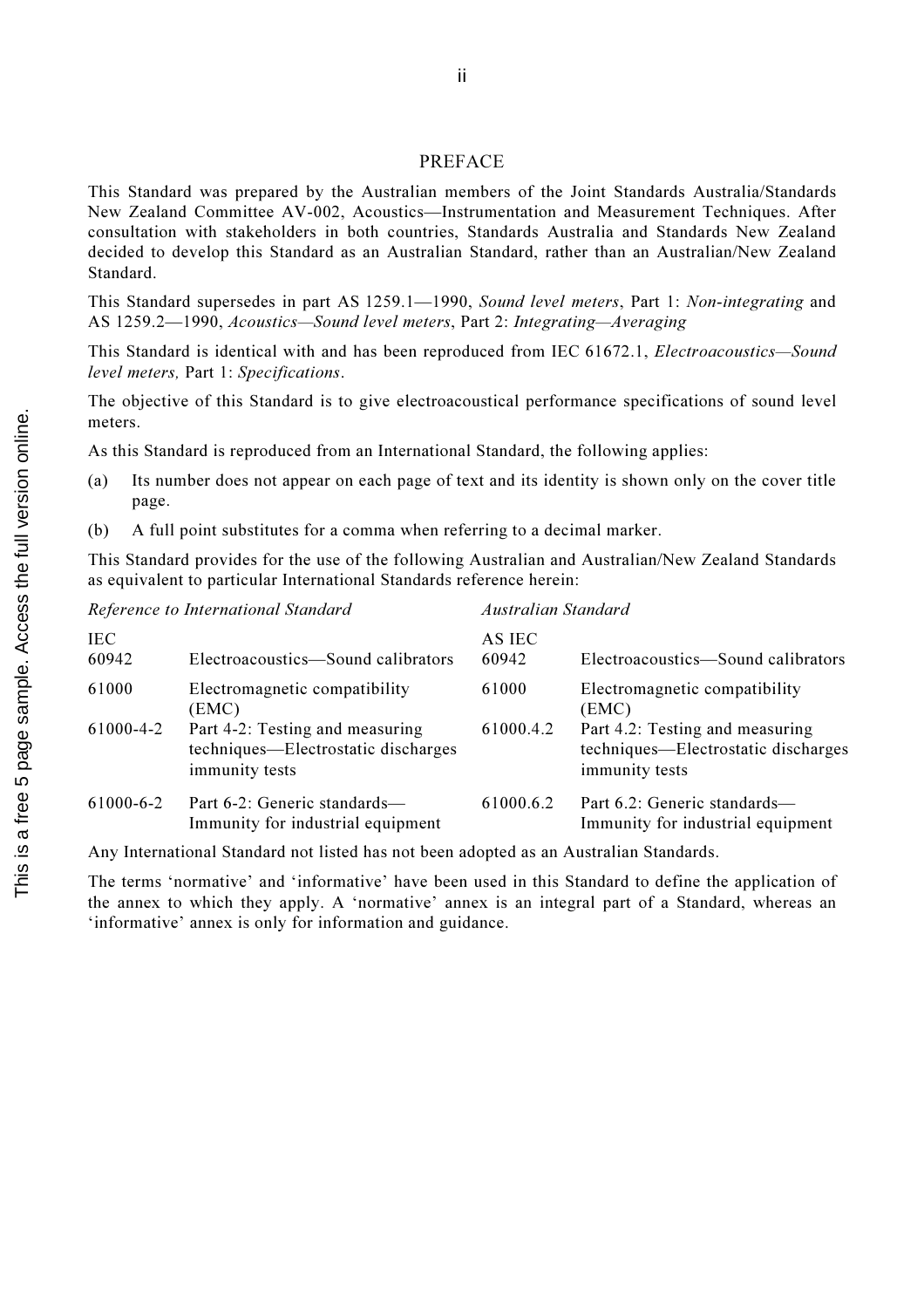### **CONTENTS**

| 1              |      |                                                                            |  |
|----------------|------|----------------------------------------------------------------------------|--|
| 2              |      |                                                                            |  |
| 3              |      |                                                                            |  |
| 4              |      |                                                                            |  |
| 5              |      |                                                                            |  |
|                | 5.1  |                                                                            |  |
|                | 5.2  |                                                                            |  |
|                | 5.3  |                                                                            |  |
|                | 5.4  |                                                                            |  |
|                | 5.5  |                                                                            |  |
|                | 5.6  |                                                                            |  |
|                | 5.7  |                                                                            |  |
|                | 5.8  |                                                                            |  |
|                | 5.9  |                                                                            |  |
|                | 5.10 |                                                                            |  |
|                | 5.11 |                                                                            |  |
|                |      |                                                                            |  |
|                |      |                                                                            |  |
|                |      |                                                                            |  |
|                |      |                                                                            |  |
|                |      |                                                                            |  |
|                |      |                                                                            |  |
|                |      | 5.18 Radio frequency emissions and disturbances to a public power supply23 |  |
|                |      |                                                                            |  |
|                |      |                                                                            |  |
| 6              |      |                                                                            |  |
|                | 6.1  |                                                                            |  |
|                | 6.2  |                                                                            |  |
|                | 6.3  |                                                                            |  |
|                | 6.4  |                                                                            |  |
|                | 6.5  |                                                                            |  |
|                | 6.6  |                                                                            |  |
| $\overline{7}$ |      |                                                                            |  |
| 8              |      |                                                                            |  |
| 9              |      |                                                                            |  |
|                |      |                                                                            |  |
|                |      | Annex A (normative) Maximum expanded uncertainties of measurement 34       |  |
|                |      |                                                                            |  |
|                |      |                                                                            |  |
|                |      |                                                                            |  |
|                |      |                                                                            |  |